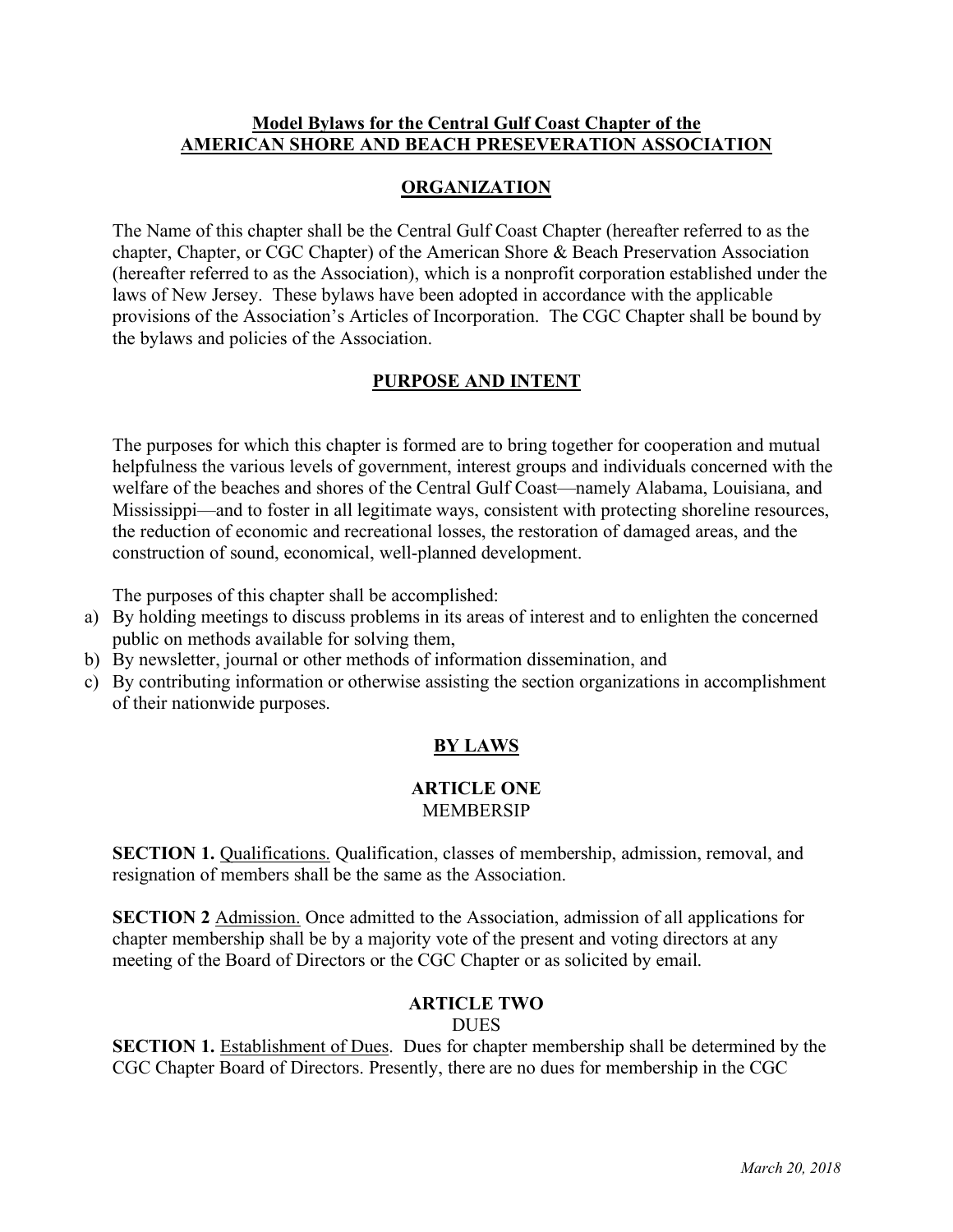Chapter. Any current member of ASBPA residing in the states of Alabama, Louisiana, or Mississippi is a member of the CGC Chapter.

#### **SECTION 2.** Delinquency and Cancellation.

Any members of the chapter who shall be delinquent in the payment of dues for a period of 60 days from the time such dues become due shall be notified of such delinquency by the Treasurer of the CGC Chapter. If payment of dues is not made within the next succeeding 60 days, the delinquent member shall be dropped from membership in the chapter and thereupon forfeit all rights and privileges of membership, unless such action is waived by the affirmative action of the Board of Directors.

#### **ARTICLE THREE COMMUNICATION**

Any notice required within these bylaws may be provided by mail, telephone, electronic mail, or facsimile.

Voting may be conducted by mail, e-mail, or facsimile.

## **ARTICLE FOUR**

#### MEETING OF MEMBERS

#### **SECTION 1.** Annual Meeting.

The CGC Chapter shall hold an Annual Meeting of the members, to be held at such time and place as may be determined by the Board of Directors. Each member of the chapter in good standing shall be given notice of each Annual Meeting not less than 30 days before the meeting and shall specify the place, the day and the hours of such meeting, and shall state the general matter of the business. Proxies will be sent with the notice and will allow either the Secretary or another member in good standing to be designated.

#### **SECTION 2.** Special Meeting.

Special meetings of members may be called by the President or, if he/she is absent or unable or refuses to act, by one of the Vice Presidents or at the written request of not less than five directors or written request of not less than one-fourth of the members. Notice of each special meeting shall state the purpose for the meeting, and such notice shall be given in the same manner as for the annual meeting, except required notice shall not be less than ten business days.

#### **SECTION 3**. Voting Rights.

At all meetings of the CGC Chapter, each active member shall be entitled to one vote. The current membership records of the chapter, as of the date of notice, shall constitute proof of valid membership.

#### **SECTION 4**. Board Pre-approves Proposals.

Proposals to be offered to members for a mail vote, except election ballots, shall first be approved by the Board of Directors.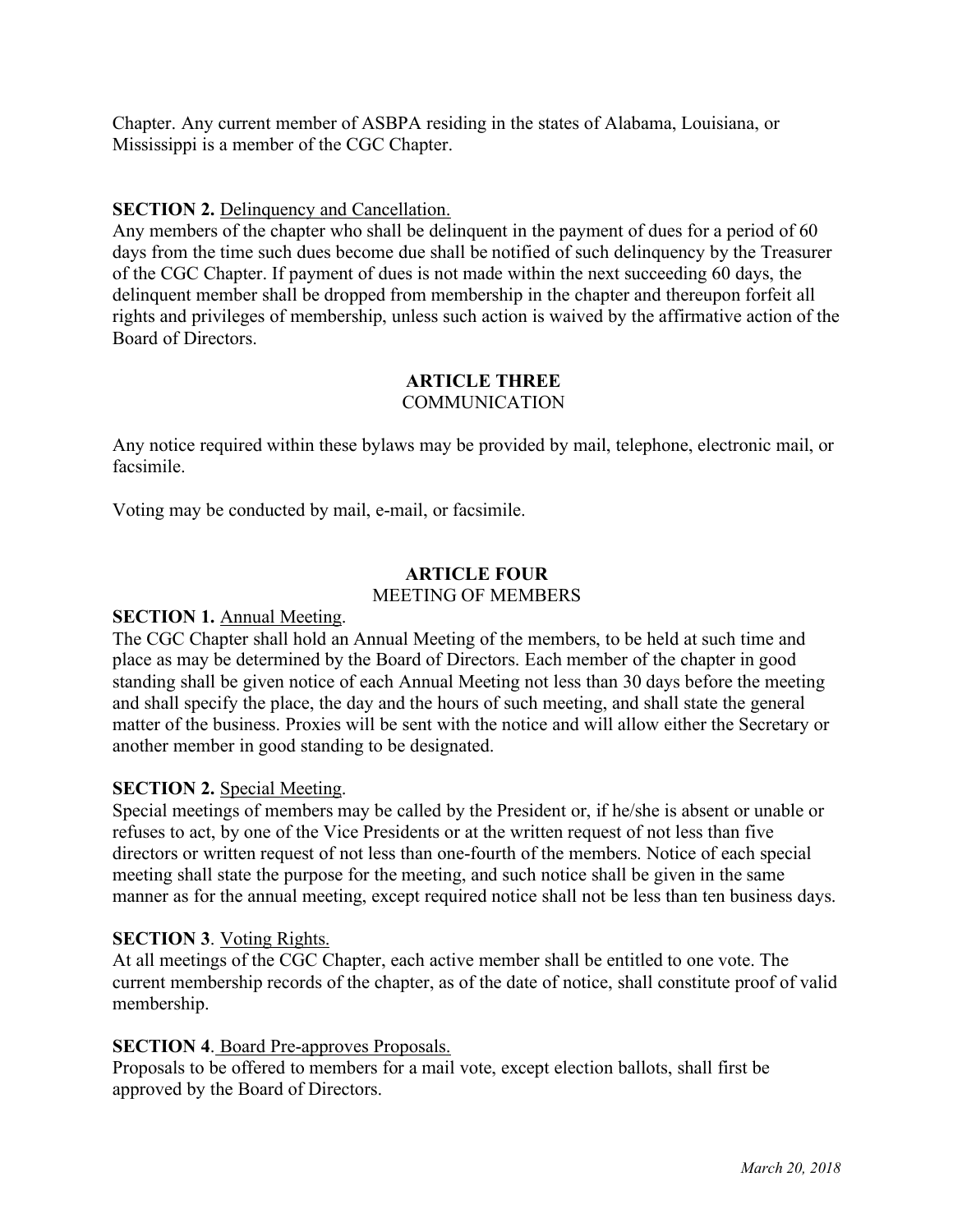## **SECTION 5.** Quorum.

The presence in person or by proxy by at least 10 percent of the members of the chapter whose dues have been paid for the current fiscal year shall constitute a quorum for the transaction of business at any regular or special meeting of the chapter. At least 8 members must be present.

## **SECTION 6.** Liabilities.

No member of the CGC Chapter shall be personally liable for debts, liabilities or obligations of the chapter.

#### **ARTICLE FIVE** CHAPTER BOARD OF DIRECTORS

## **SECTION 1**. Number of Directors.

The maximum number of directors of the CGC Chapter shall be 18. The board shall elect the officers of the chapter, shall appoint such regular and special committees as may be required from time to time, shall control the expenditure of funds, and shall determine the eligibility of applicants for membership. The board shall carry out all mandates of the chapter and the association.

## **SECTION 2.** Qualifications for Directors.

Each member coastal county or parish shall automatically qualify as a potential member and is eligible for election to the Board of Directors. Any member, or qualified representative of a member, of the chapter in good standing is eligible for election to the Board of Directors. Furthermore, qualified members of various federal or state agencies are eligible to hold nonvoting positions on the Board of Directors and such positions will be filled by the President with approval of existing board members.

## **SECTION 3**. Term of Office.

The regular term of office for a member of the Board of Directors shall be three years. Terms shall be staggered so that no more than four positions will be vacated and opened for election annually. The newly elected directors shall assume office at the Annual Meeting.

#### **SECTION 4.** Nominations.

This Nominating Committee shall be appointed by the President at least 60 days prior to the annual meeting and shall be composed of three to five members of the Board of Directors. The Nominating Committee shall nominate candidates for directors and officers after canvassing the membership.

#### **SECTION 5**. Nomination and Election of Board of Directors.

The Nominating Committee shall prepare and submit to the members at the Annual Meeting at least one nomination for each of the elective offices of the chapter. Any person so nominated shall have given his or her prior consent to nomination and election as an officer or director. Nominations from outside the committee shall be valid provided they are submitted to the committee no less 15 days in advance of the board meeting with recommending signatures of no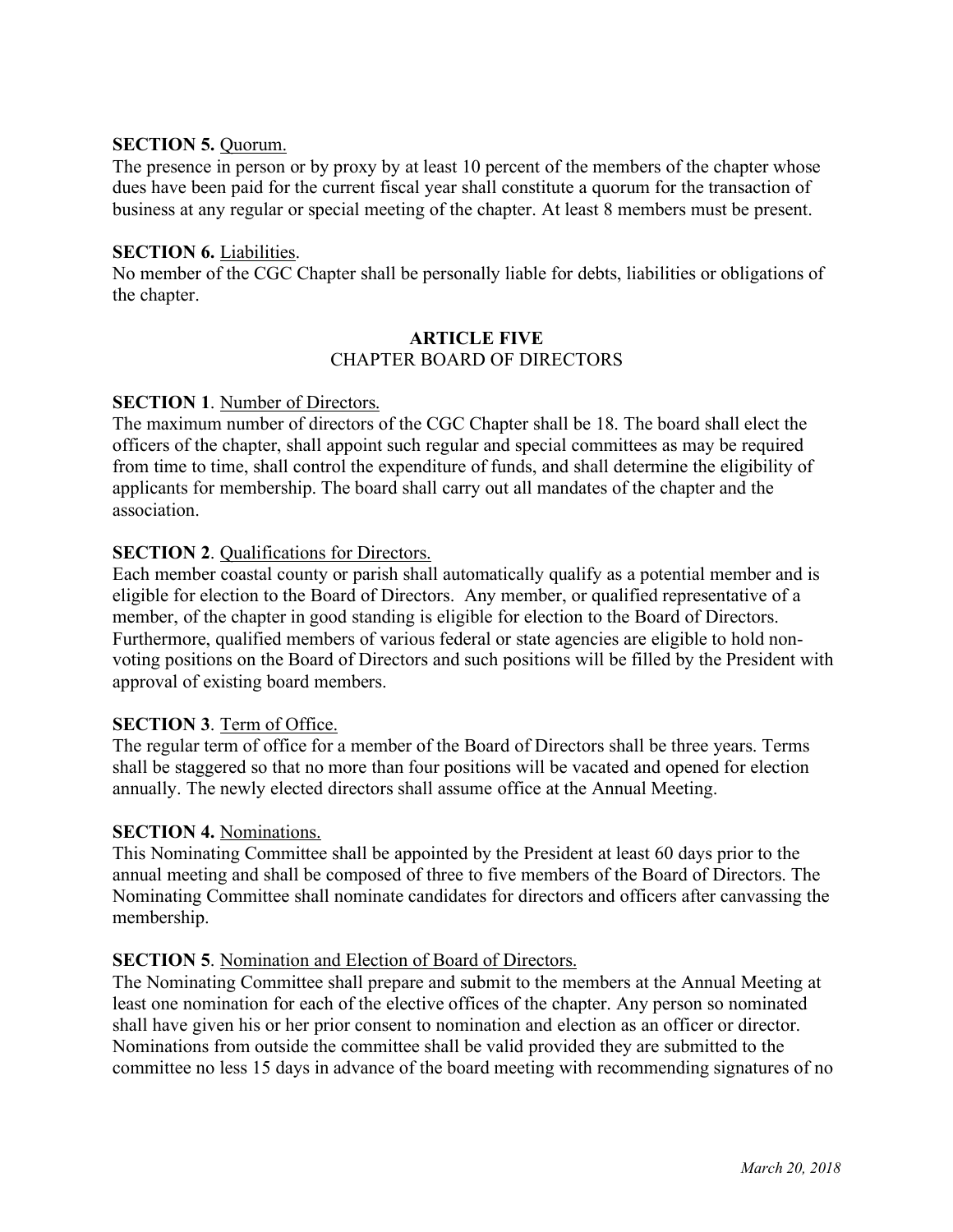less than 10 active members and the prior consent of the person nominated. If there is more than one nominee for any board seat**,** the election of that seat shall be conducted by secret vote.

## **SECTION 6.** Vacancies.

Vacancies on the chapter Board of Directors may be appointed by the chapter President and confirmed by the Executive Committee.

- a) A vacancy or vacancies on the chapter's Board of Directors shall be deemed to exist in the case of death, resignation or removal of any director.
- b) If the chapter's Board of Directors shall accept the resignation of a director to take effect at a future time, the President shall have the power to appoint a successor, confirmed by the executive committee, to take office when the resignation is effective.

## **SECTION 7. Duties and Powers.**

The business and affairs of the chapter shall be controlled by the Board of Directors, which shall have the following powers:

- a) To establish general policy of the chapter consistent with the policies of the association: to conduct, manage and control the affairs and business of the chapter, and make such rules and regulations as they deem best consistent with these bylaws.
- b) To elect and remove the officers of the chapter.
- c) To provide adequate funds for maintenance of the chapter.
- d) To appoint an Executive Committee (subject to provisions of the bylaws) and other committees to delegate any of the powers and authority of the board

## **SECTION 8.** Meetings of the CGC Chapter Board of Directors.

- a) Regular meetings of the CGC Chapter Board of Directors shall be held not less than once a year, the time and place to be set by the chapter President or chapter Executive Committee. Written notice of the time and place of such meetings shall be sent to each director not less than 30 days before each meeting and shall specify the place, the day and the hour of such meeting. Meetings may be held by conference call.
- b) Special meetings of the chapter Board of Directors may be called by the President, the Executive Committee or at the request of five members of the Board of Directors. If the President is absent or unable or refuses to act, special meetings may be called by the (First) Vice President, in which event the (First) Vice President may set the time and place in the same manner as for regular board meetings, with notice of such meetings being given in the same manner for regular meetings. Meetings may be held by conference call.
- c) The chapter President may offer proposals to the chapter board of directors for a vote. For email or facsimile votes, the minimum allowable response time is 72 hours. For regular mail votes, the minimum response time is 10 days.
- d) Twenty-five percent of the members of the Board of Directors shall constitute a quorum for regular or special meeting or for voting by mail, or facsimile.
- e) Each member of the chapter Board of Directors is responsible to attend all meetings or to designate an alternate to attend in his/her absence. Designated alternates must be members in good standing and, if approved by the board, can vote as a member of the board at that meeting.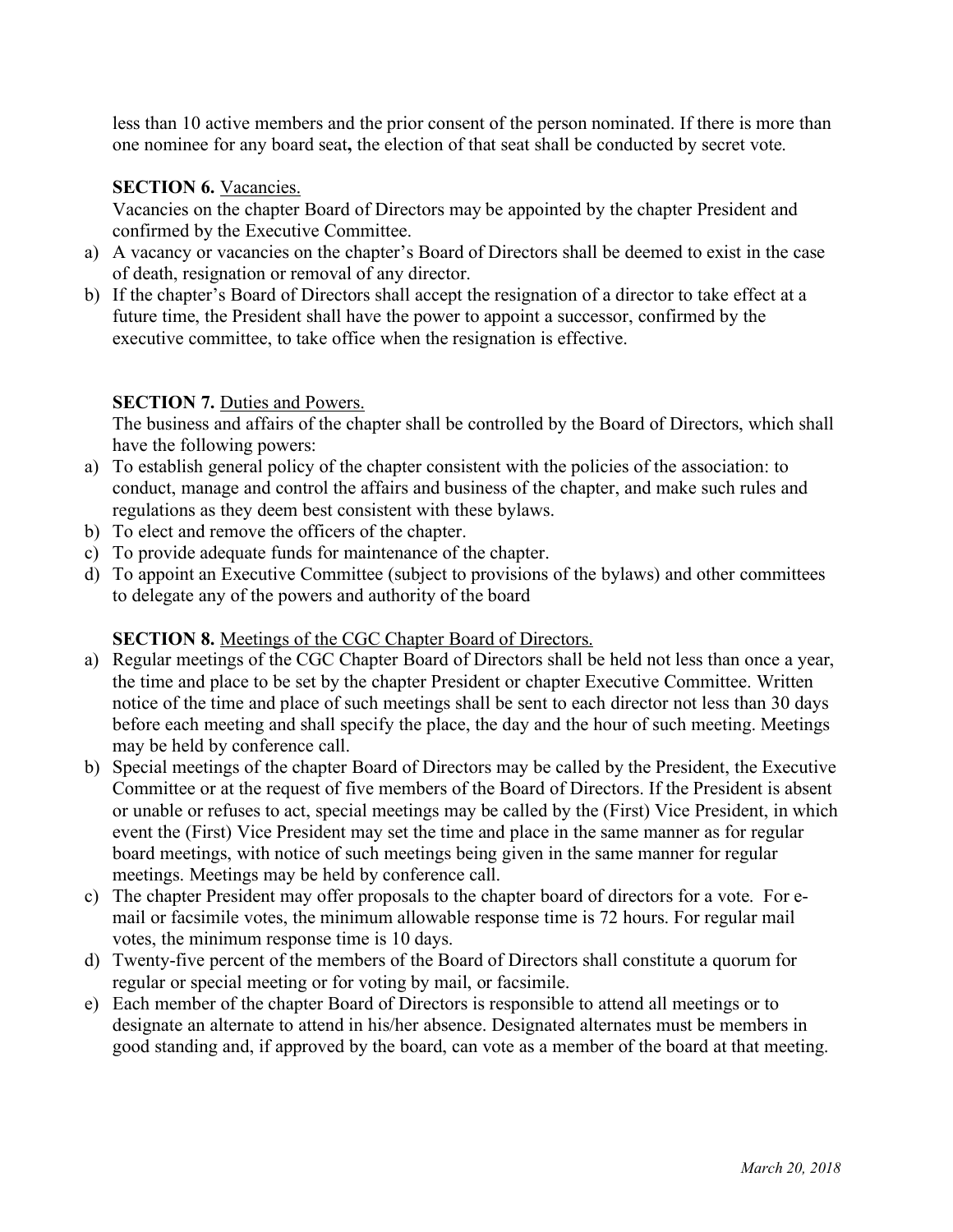f) If a member of the chapter Board of Directors, or his/her designated alternate, misses two or more consecutive board meetings during their term, that directorship may be considered vacant. Such vacancy shall be filled pursuant to Article Five, Section 6 of these bylaws.

## **SECTION 9**. Board designees.

If a board member wishes to designate an alternate to attend a chapter board meeting on their behalf, that designation needs to be made in writing (via letter, facsimile or electronic mail) to the chapter President or the chapter Secretary. Such designations should be presented to the board for assent at the beginning of the actual board meeting. Designated alternates must be ASBPA and CGC Chapter members in good standing and, if approved by the board, can vote as a member of the board only at that meeting.

## **ARTICLE SIX** CHAPTER OFFICERS

## **SECTION 1.** Number and Title.

The officers of this chapter shall be a President, no more than two Vice Presidents, Secretary and Treasurer. The officers shall hold office until each shall resign or be removed, or until a successor shall be elected and qualified.

## **SECTION 2.** Election and Term of Office.

- a) All officers shall be elected annually by the Board of Directors at the time of the annual meeting.
- b) The term of the office for all officers shall be one year for such additional terms as they shall be elected.

## **SECTION 3.** Removal and Resignation.

- a) Any officer may be removed for cause by vote of majority of the Directors at that time in office, at any regular meeting.
- b) Any officer may resign by giving written notice to the President or the Secretary of the Board of Directors. Any such resignation shall take effect at the date of the receipt of such notice or at any later date specified therein, and the acceptance of such resignation shall not be necessary to make it effective.

## **SECTION 4.** Vacancies.

A vacancy in any office, except the President, by death, resignation, removal, disqualification or any other cause shall be filled by appointment of the President and confirmed by the Board to serve the remainder of the term.

## **SECTION 5.** President.

The President shall be the chief executive officer of the chapter. He/she shall preside at all meetings of the chapter, the Board of Directors and the Executive Committee. He/she shall be an ex-officio member for all committees of the association and shall have such other powers and duties as may be prescribed by the Board of Directors, the Executive Committee or the bylaws.

## **SECTION 6.** Vice Presidents.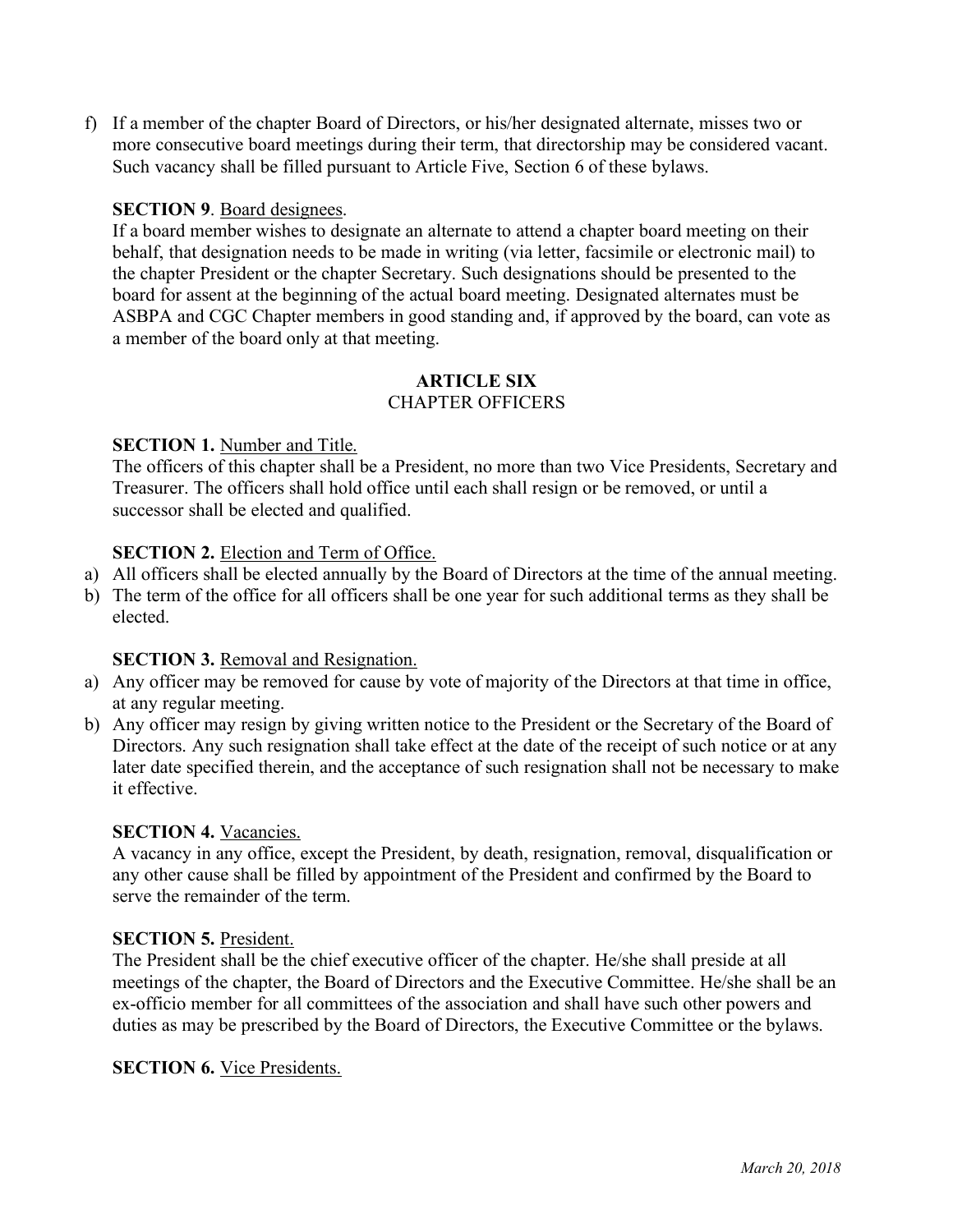- a) There shall be no more than two Vice Presidents, typically no more than one from each of the major regions in the Central Gulf Coast. One of the Vice Presidents shall be appointed as First Vice President by the President. Whenever possible, Vice Presidents should reside in a state other than that of the President.
- b) In the absence or disability of the President, the First Vice President, or his/her designee, shall perform all of the duties of the President, and when so acting shall have all the powers of and be subject to all restrictions upon the President. The First Vice President will continue to serve in this capacity until the next regular election of officers by the board.
- c) The Vice Presidents shall have such powers and perform such duties as, from time to time may be prescribed for them by the President, Board of Directors, the Executive Committee or the bylaws.

# **SECTION 7.** Secretary.

- a) The Secretary shall attend all meetings of the chapter, Board of Directors and Executive Committee. In case he/she cannot attend a meeting for any cause, the body holding such meeting may appoint a Recording Secretary Pro-Tem.
- b) The Secretary shall keep or cause to be kept, at the principal office of the chapter of such other place as the Board of Directors may order, a book of minutes of all meetings of the chapter, Board of Directors, and Executive Committee. The minutes shall include the time and place of holding, whether regular or special, and if special, how authorized, the notice thereof given, the names of those present at meetings of the Board of Directors and Executive Committee, the number of members present or represented at association meetings and proceedings thereof.
- c) The Secretary shall have access to a register from the principal office of the association showing the names of all members and their respective addresses.
- d) The Secretary shall give, or cause to be given, notice of all meetings of the chapter, Board of Directors and Executive Committee as required by the bylaws.
- e) Within 30 days after the annual meeting, the Secretary shall forward the current bylaws, minutes of the annual meeting, and the list of officers and directors.
- f) The Secretary shall authorize such other powers and perform such other duties as may be prescribed from time to time by the President, the Board of Directors, the Executive Committee or the bylaws.

## **SECTION 8.** Treasurer.

- a) The Treasurer shall oversee the handling of all the funds of the chapter and the deposit of all money and other valuables in the name and to credit of the chapter with such depositories as may be designated from time to time by Executive Committee.
- b) The Treasurer shall administer the disbursement of funds of the association as may be ordered by the Executive Committee, shall render to the Board of Directors or to the President, whenever requested, an account of all or his/her transaction as Treasurer and the financial operations of the association.
- c) The Treasurer shall prepare an annual budget, in conjunction with the President, for board approval prior to the beginning of the fiscal year.
- d) The Treasurer shall prepare an annual financial report and forward it to the association by January 15.

# **ARTICLE SEVEN**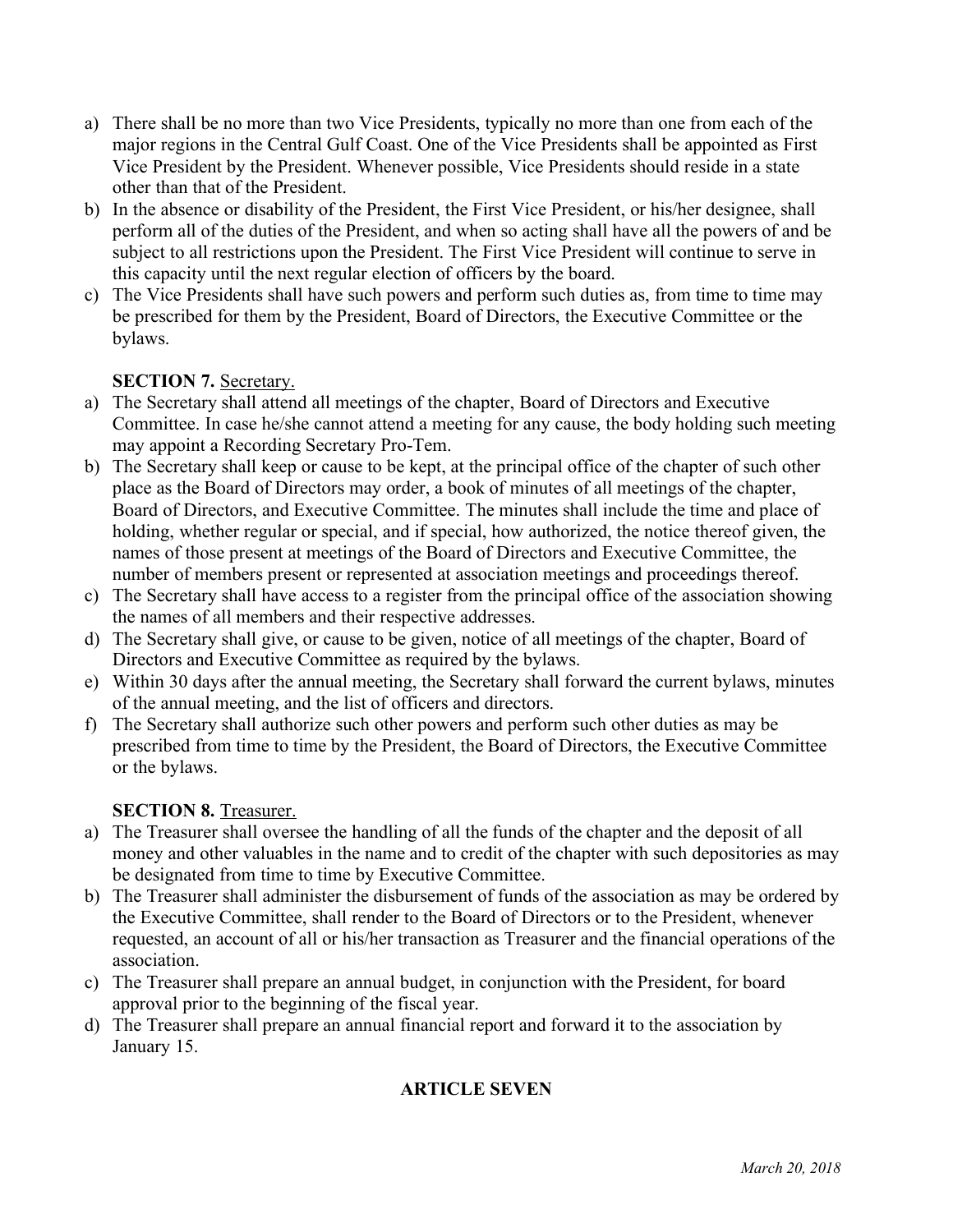## CHAPTER EXECUTIVE COMMITTEE

## **SECTION 1. Composition.**

There shall be an Executive Committee which shall consist of the officers of the CGC Chapter, the immediate Past President during the one-year period following the expiration of his/her term as President, various directors from the general board, and may include the chairman of such Standing or Special Committees and such other directors as the President may designate, subject to the acknowledgement of the Board of Directors, for the efficient operation of the chapter. Members of the Executive Committee shall hold office for a period of one year or until the appointment and qualification of their successors. The Executive Committee shall consist of an odd number of members.

## **SECTION 2.** Powers and Duties.

The Executive Committee shall assume the duties of the Board of Directors during the interim between meetings of the Board, and shall perform such other duties as the Board of Directors shall from time to time delegate to it. The committee may waive its power in any case and refer such case back to the Board of Directors upon all action taken during the interim.

## **SECTION 3.** Meetings.

- a) The President may call regular meetings of the Executive Committee with no less than 72 hours of notice.
- b) Special meetings of the Executive Committee may be called by the President or by any three members of the Executive Committee upon request to the Secretary.
- c) Should any emergency arise where immediate action is necessary by the Executive Committee, a telephone poll of the Executive Committee may be instituted by the President to obtain the advice of its members.

## **SECTION 4. Ouorum.**

A simple majority of the members of the Executive Committee shall constitute a quorum for transaction of business, unless a greater number is required or fixed by the Board of Directors, Executive Committee or bylaws. In the event a quorum is not present, official approval of action taken shall be carried over the next meeting when a quorum is present.

# **ARTICLE EIGHT**

## OTHER CHAPTER COMMITTEES

#### **SECTION 1.** Appointments.

The President shall appoint such standing and special committees as he or she may deem appropriate or as mandated by these bylaws.

#### **SECTION 2** Additional Committees.

The Board of Directors may initiate and establish additional committees as they deem appropriate.

## **SECTION 4. Bylaws Committee.**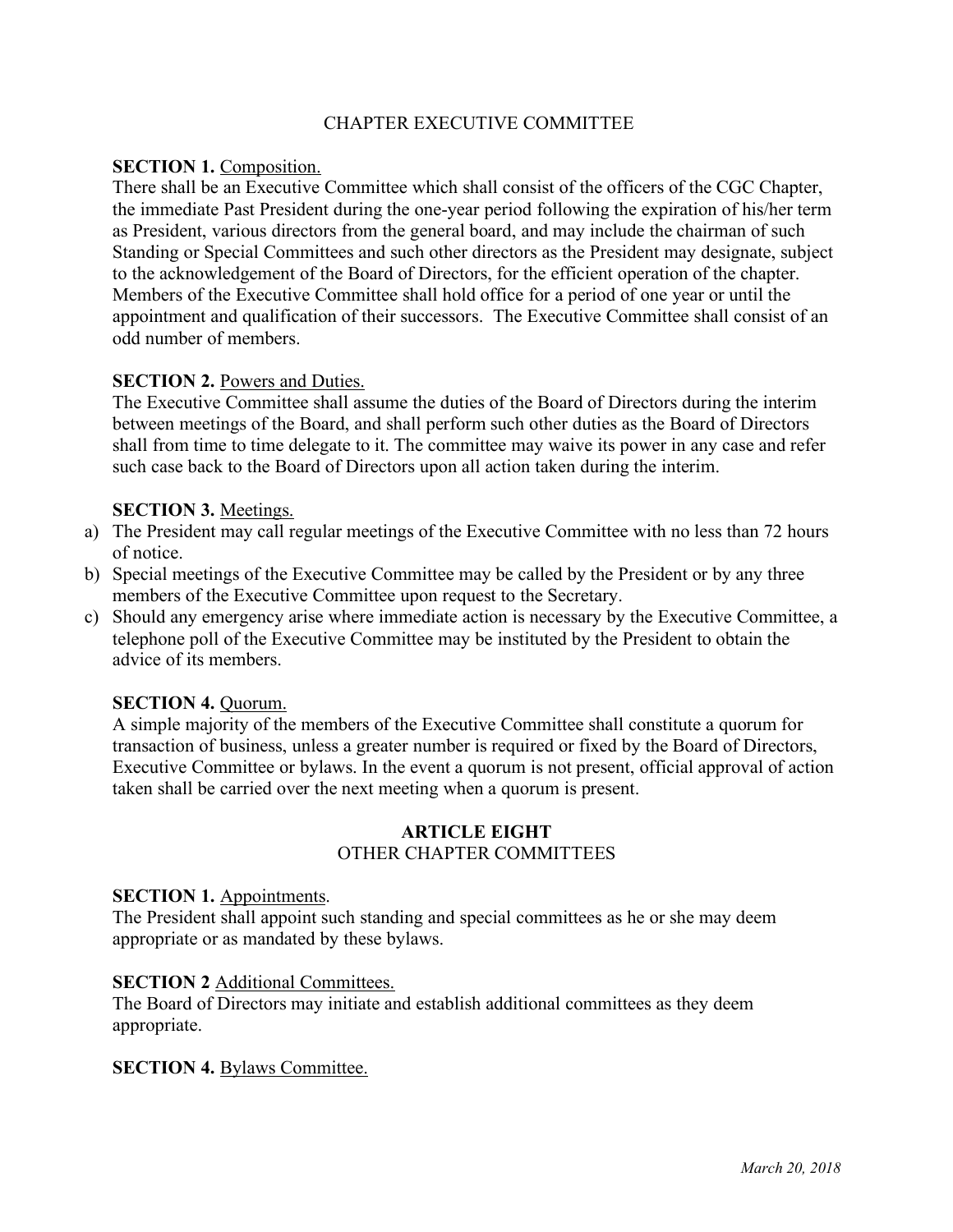In even-numbered years, the President shall appoint a minimum of three members of the Board of Directors to serve as the Bylaws Committee to review the chapter's bylaws and suggest affirmations or changes.

#### **ARTICLE NINE FINANCES**

#### **SECTION 1. Board Responsibility**

The CGC Chapter's Board of Directors shall control all funds of the chapter and establish an annual budget. Processing of funds and the method of accounting shall be subject to Board authorization and approval. Through authorization by the Board of Directors, the chapter shall conduct business procedures that are normal and in keeping with the chapter's purposes.

All revenue, profit, income and funds received shall be used solely for the promotion of the purposes of the CGC Chapter, and no portion thereof shall inure to the benefit of members of the chapter. This shall not preclude officers and directors from reimbursement for board approved expenses for efforts on behalf of the chapter.

#### **SECTION 2.** Fiscal Year.

The fiscal year of the chapter shall begin on January 1 of each year and end on December 31 of the same year.

#### **ARTICLE TEN** BYLAWS AMENDEMENTS

#### **SECTION 1.** Approval of Amendments.

Bylaws shall be adopted, amended or repealed only by the vote of a majority of the membership in good standing present at any meeting of the chapter and at which a quorum is present. The national ASBPA board will review any changes for consistency with the national bylaws.

#### **ARTICLE ELEVEN** RULES OF ORDER

#### **SECTION 1.** Rules of Order.

Robert's Rules of Order shall prevail in the conduct of all meetings of the members of the chapter, the Board of Directors, and the Executive Committee. In any conflict between the chapter's bylaws and Robert's Rules of Order, the bylaws take precedence.

#### **ARTILE TWELVE**

DISSOLUTION

#### **SECTION 1.** Dissolution.

The chapter may be dissolved, the voting and initiative for which shall be the same as provided for amendments of the bylaws. On dissolution of the chapter, any funds remaining shall be distributed to the Association.